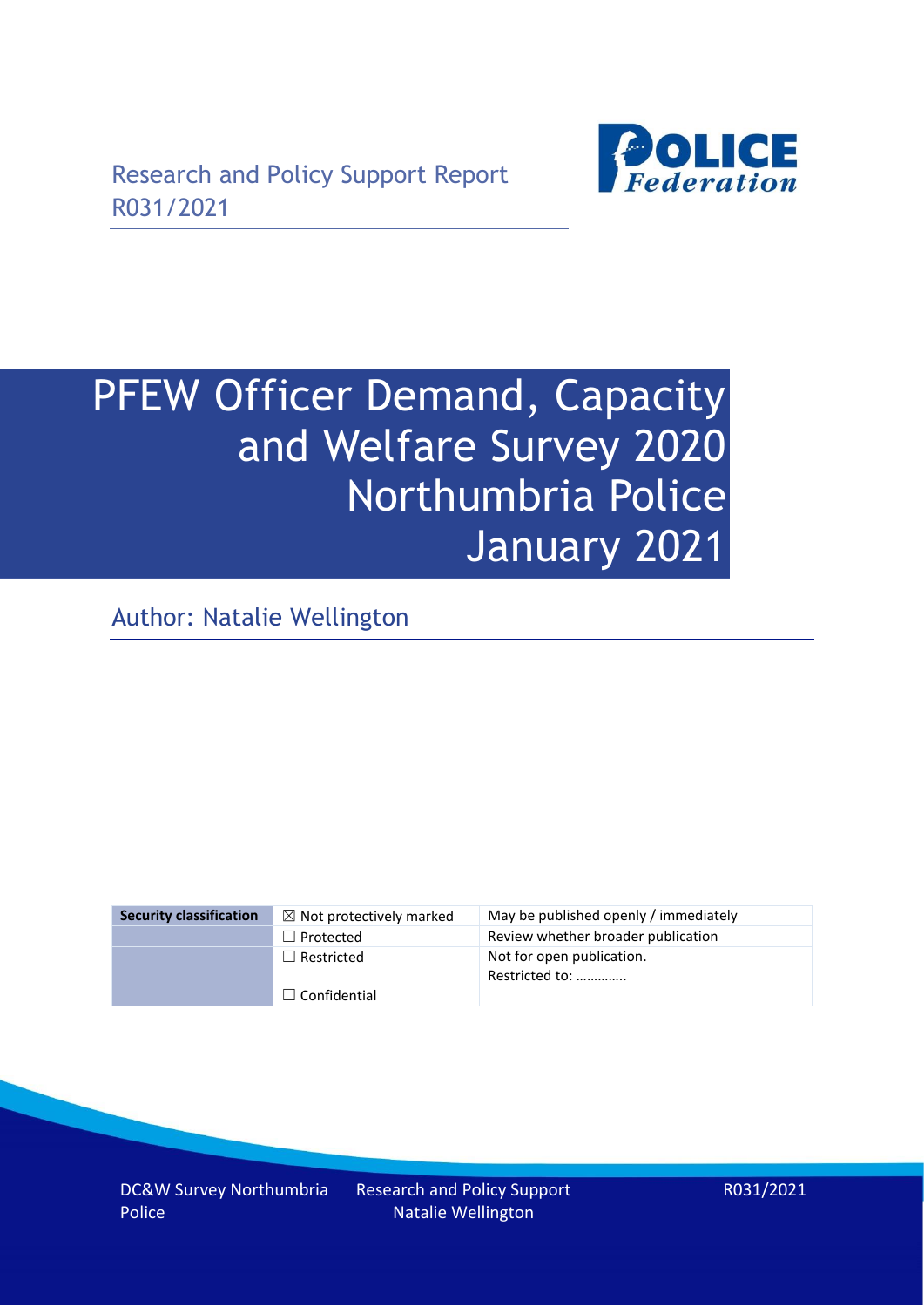# **CONTENTS**

| 4.          |                                                            |  |
|-------------|------------------------------------------------------------|--|
| 5.          |                                                            |  |
| 6.          |                                                            |  |
| $7_{\cdot}$ | ORGANISATIONAL SUPPORT FOR MENTAL HEALTH AND WELLBEING  17 |  |
| 8.          |                                                            |  |
|             |                                                            |  |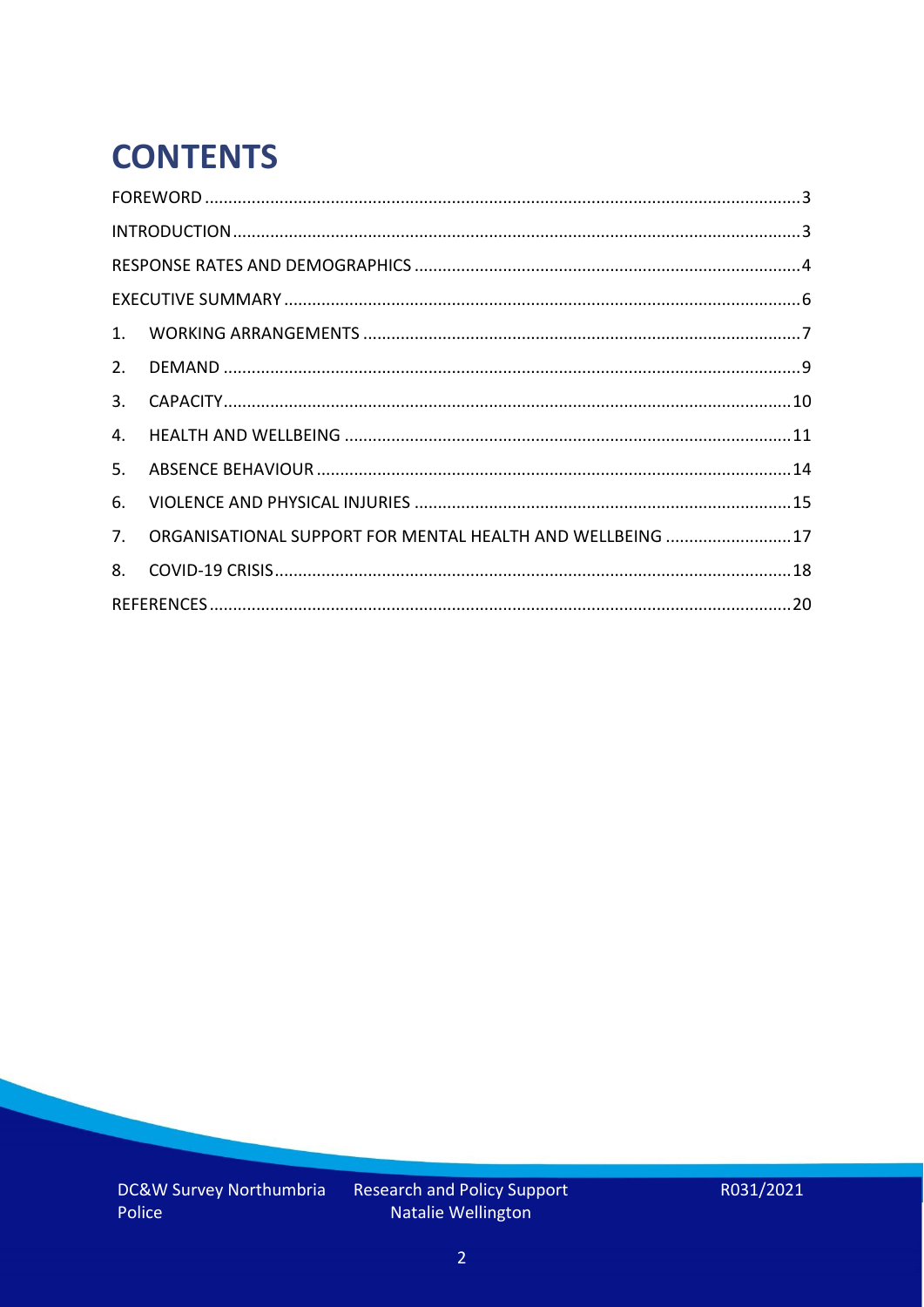### <span id="page-2-0"></span>**FOREWORD**

### <span id="page-2-1"></span>**INTRODUCTION**

The Demand, Capacity and Welfare Survey is a biennial survey that started in 2016. This was in response to unprecedented budgetary cuts and a 14% fall in officer numbers over a seven year period from a high of 142,056 in 2009 to 122,748 in March 2016. <sup>i</sup> Evidence from a focus group study conducted by the PFEW<sup>ii</sup> also highlighted that these reductions may have been having a negative effect on officers' individual wellbeing. It was within this context that the Police Federation of England and Wales (PFEW) began a biennial Demand, Capacity and Welfare Survey. The 2020 PFEW Demand, Capacity and Welfare Survey is the third iteration of the survey. Due to the current global health crisis we have included questions specific to COVID-19, in order to help us to better understand the impacts of working within the police service during this crisis and officers' experiences on the ground. We have reported personal impacts in a specific section and organisational impacts are reported at contextually appropriate points throughout the report, to enable comparisons with other relevant items (for example we have included the results for the question asking whether COVID-19 has had an impact on single-crewing within the same section as the results for the question regarding frequency of single-crewing).

This report provides a summary of responses to key questions from the 2020 PFEW Officer Demand, Capacity and Welfare Survey from respondents in Northumbria Police.

Where appropriate, details of average responses from previous years, or the police service as a whole, are also presented.<sup>1</sup> However, differences across these figures have not been tested to assess whether they are statistically significant;<sup>2</sup> therefore, any and all differences reported are for guidance only and must be treated with caution. When comparing forcelevel data across years, a dash (–) is used, when applicable, to indicate where a force report was not provided due to small sample sizes.

Please be aware that the total number of responses for each item may vary slightly as not all items were answered by all respondents, and all percentages are rounded to the nearest

 $1$  Data were weighted at a national level on the basis of respondents' force to ensure that each force were proportionally represented within the national sample; no weightings were applied at a force level. More information about weightings can be found in the 2020 Technical Annex R098/2020.

 $2$  As all the data are derived from samples of the population, rather than the whole population, percentage figures calculated are strictly speaking estimates, rather than exact measures. This means that every figure has a margin of error associated with it. Hence a very small percentage difference year on year may be due to sampling, rather than to actual changes.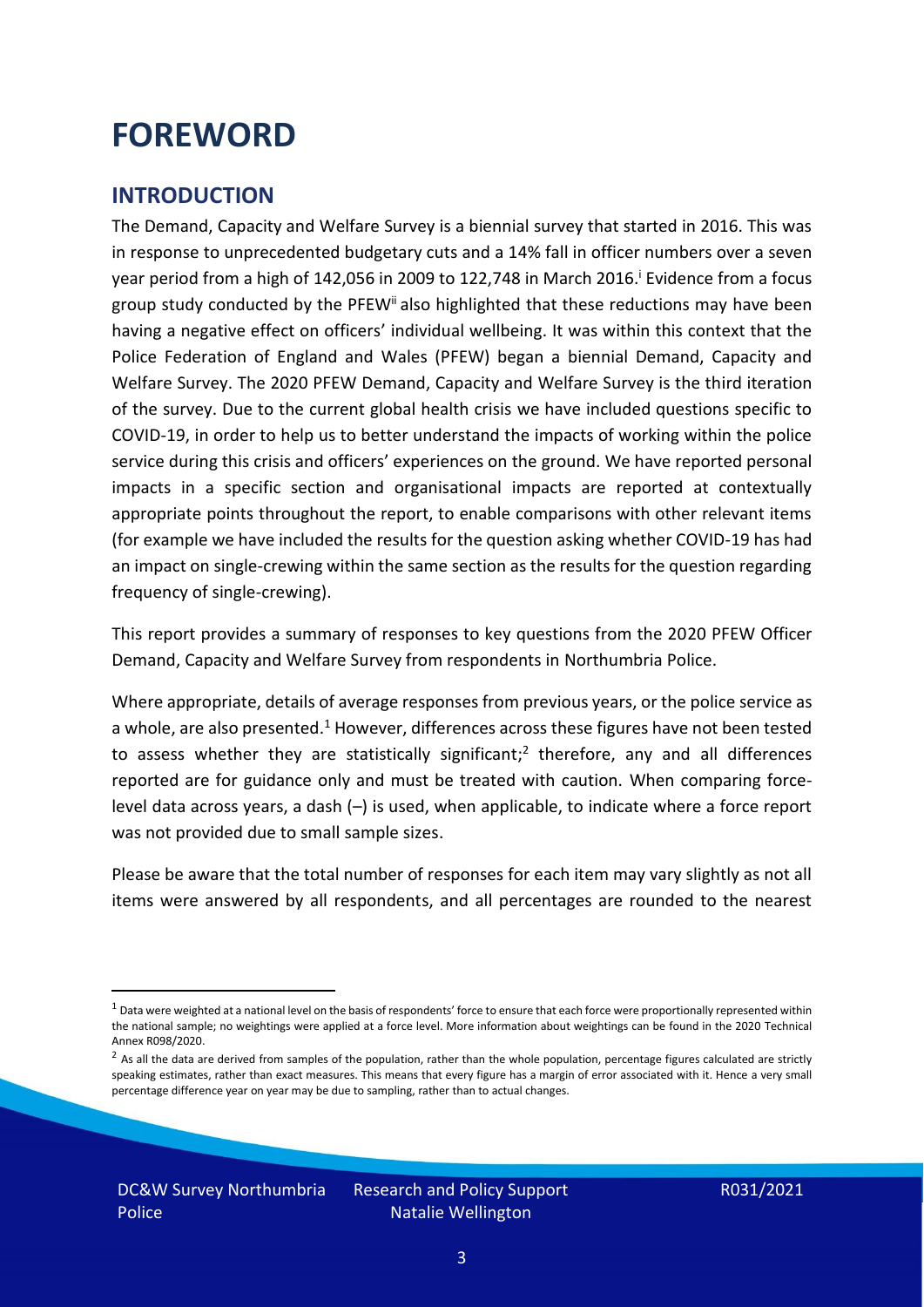whole number. In addition, the actual differences between any and all groups may be quite small, and these details should be considered when interpreting the data.

#### <span id="page-3-0"></span>**RESPONSE RATES AND DEMOGRAPHICS**

Survey responses were gathered over a seven-week period between October and November 2020. All officers of the federated ranks in England and Wales were eligible to participate. Analyses were conducted on a sample of 12,471 responses drawn from all 43 forces across England and Wales. The national response rate for the 2020 survey was 10%.

Overall, 3% of respondents (n=423) to the survey declined to state which force they belonged to. These responses have been included within the national data but are excluded from force-level analyses.<sup>3</sup>

476 responses were received from Northumbria Police, representing a response rate of around 15% (based on March 2020 Home Office figures of officer headcount).<sup>iii</sup> The margin of error for this report has been calculated using the size of the sample and population. At a 95% confidence level, this force report has a 4% margin of error. If the margin of error is less than 5%, it can be considered to be within the normal bounds of academic rigour.<sup>4</sup> If this threshold has not been met, the results from this report must be interpreted with caution.

64% of responses from Northumbria Police were received from male officers and 33% of responses were from female officers. The other 3% preferred not to say or identified in another way. In regards to rank, 74% of respondents from Northumbria Police were Constables, 22% were Sergeants, 3% were Inspectors, and 0% were Chief Inspectors. 4% of responses from Northumbria Police were received from Black and Minority Ethnic (BME) officers.

DC&W Survey Northumbria Police

<sup>&</sup>lt;sup>3</sup> Please see the 2020 Technical Annex R098/2020 for excluded cases.

<sup>&</sup>lt;sup>4</sup> The generally accepted academic standards is a 95% confidence level with a 5% (or less) margin of error.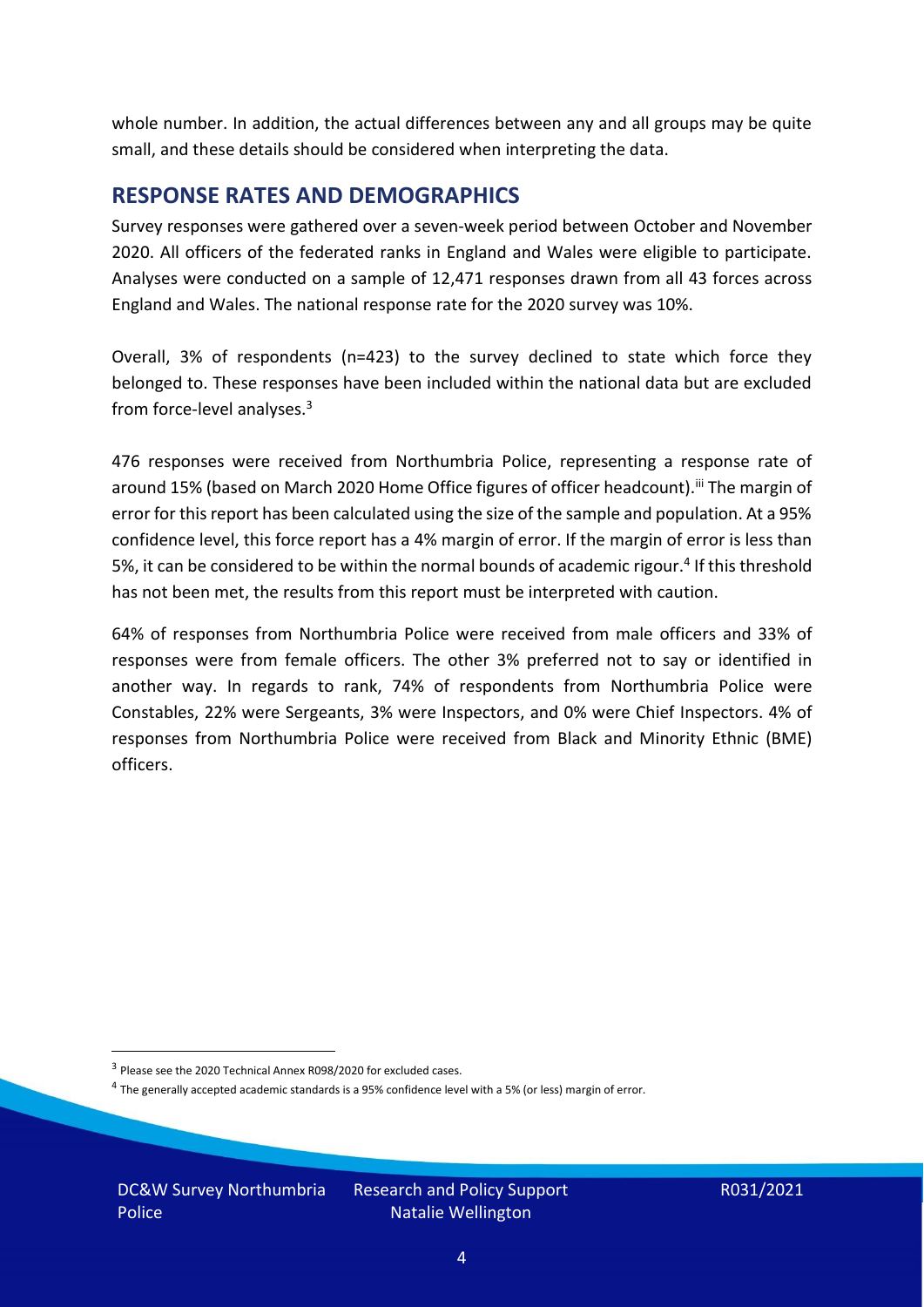### **INFOGRAPHIC**

### **Who responded?**

**476** responses were received from Northumbria Police, representing a **15%** response rate.



DC&W Survey Northumbria Police

Research and Policy Support Natalie Wellington

#### R031/2021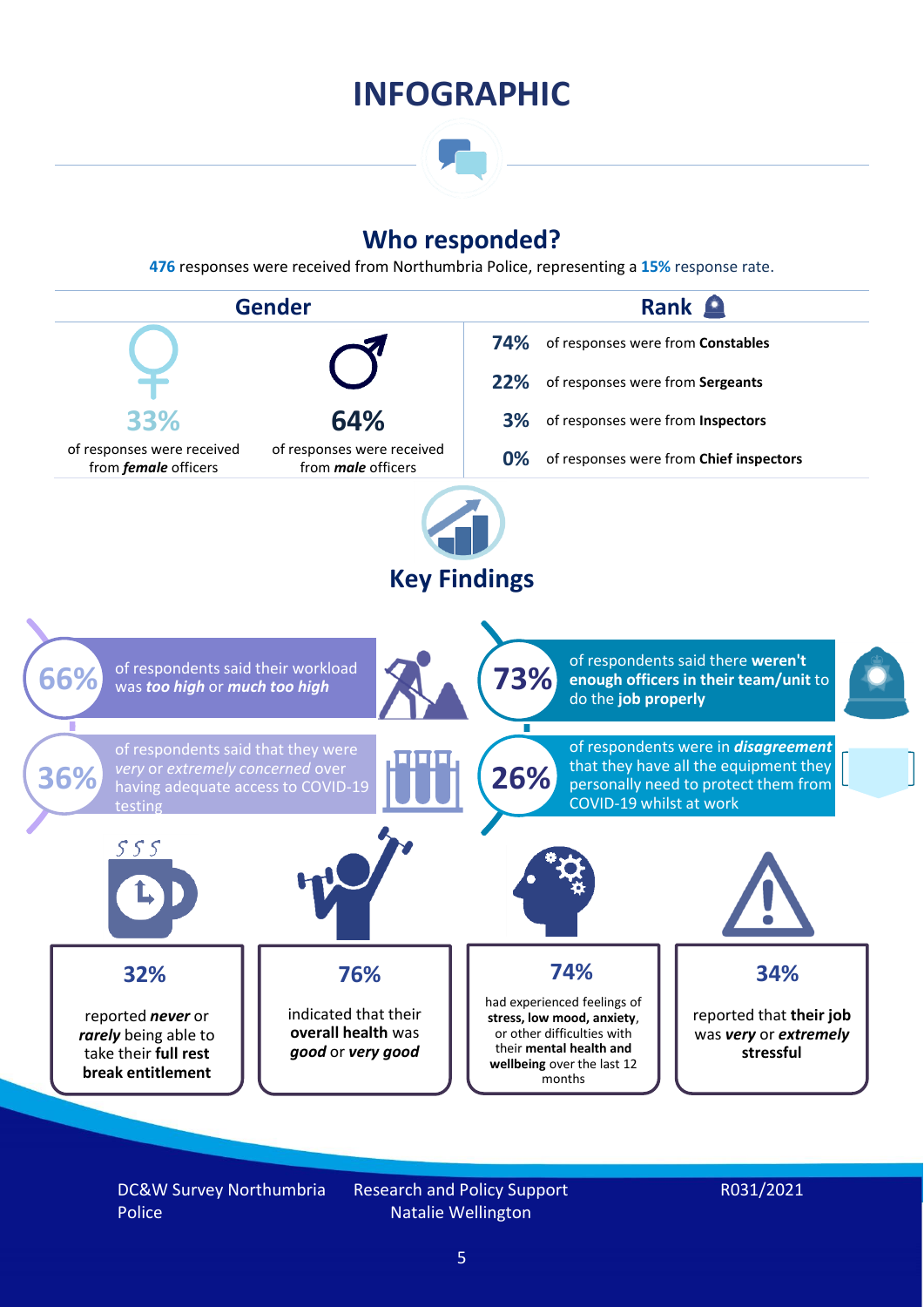### <span id="page-5-0"></span>**EXECUTIVE SUMMARY**

- **476** responses were received from Northumbria Police, representing a response rate of around **15%**.
- The average (mean) rating for **overall job satisfaction** for respondents was **5/10**.
- **70%** reported being **single-crewed** *often* or *always* and **34%** reported being **singlecrewed** *more often* due to **COVID-19**.
- **32%** of respondents reported *never* or *rarely* being able to take their **full rest break entitlement**; *lower than* the proportion in 2018 (53%).
- **66%** of respondents reported that their **workload** is currently *too high*, or *much too high*; *lower than* the proportion in 2018 (81%).
- **73%** of respondents said there **weren't enough officers in their team/unit** to do the **job properly**.
- The average (mean) **overall life satisfaction** rating was **7/10**. This can be compared to the national average of 6/10.
- **76%** of respondents indicated that their **overall health** was *good* or *very good.*
- **34%** of respondents said that they viewed their job as *very* or *extremely* **stressful**. This was *lower than* the proportion in 2018 (53%).
- **74%** of respondents indicated that they had **experienced feelings of stress, low mood, anxiety, or other difficulties with their health and wellbeing** over the last 12 months.
- **17%** of respondents reported that they had suffered **one or more injuries** that required medical attention as a result of **work-related violence** in the last year.
- **9%** of respondents reported that they had suffered **one or more injuries**that required medical attention as a result of **work-related accidents** in the last year.
- **27%** of respondents reported that they were *very* or *extremely worried* about the **impact that the COVID-19 crisis will have on them personally**.
- **3%** of respondents reported that they *have* or *have had* **COVID-19** confirmed by a positive antigen or antibody test.
- **26%** of respondents reported that they *disagreed* or *strongly disagreed* that they **have all the equipment they personally need to protect them from COVID-19 whilst at work**.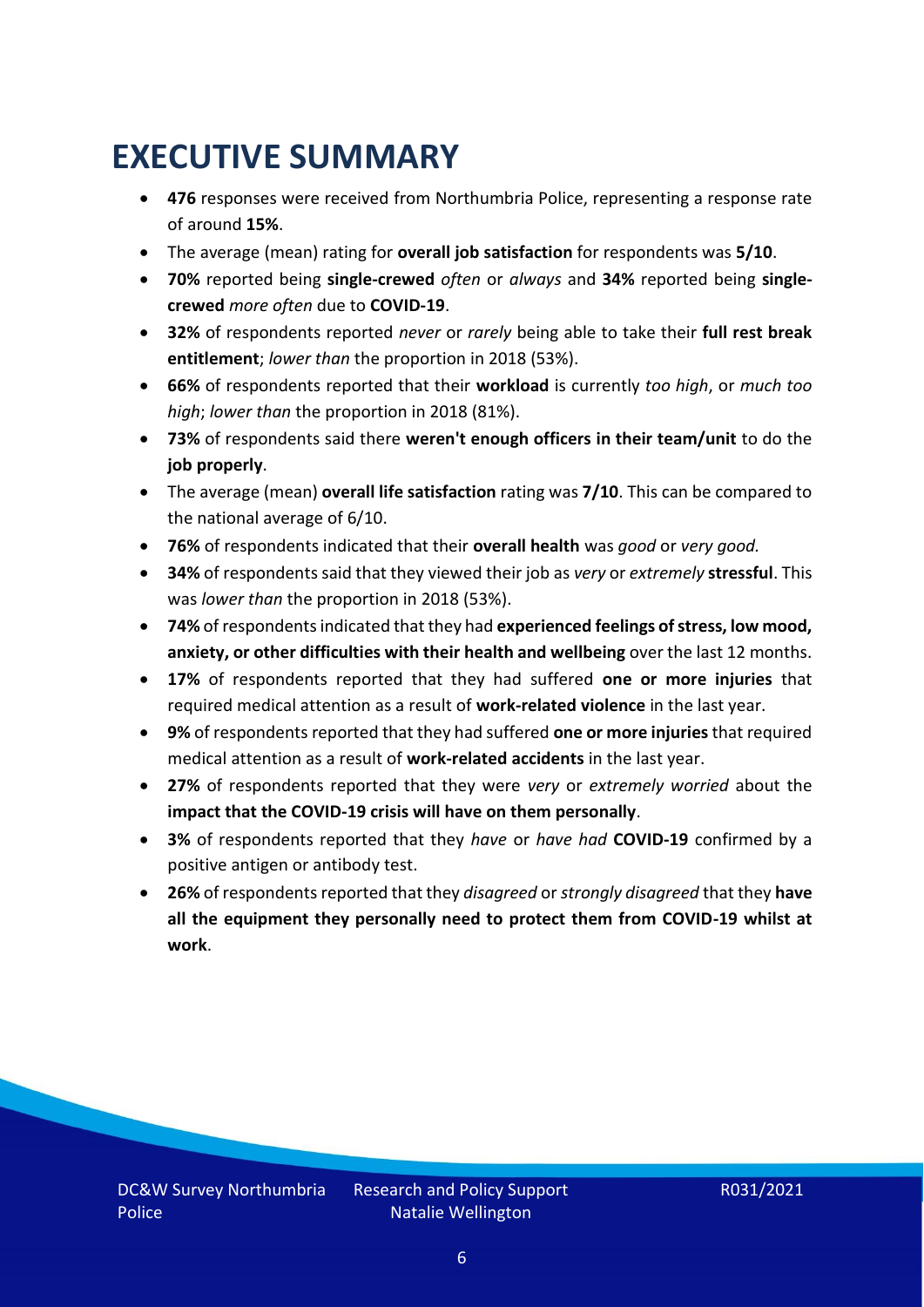### <span id="page-6-0"></span>**1. WORKING ARRANGEMENTS**

### **1.1. OVERALL JOB SATISFACTION**

Respondents were asked to rate their overall job satisfaction between 0 and 10, where 0 was 'not at all satisfied' and 10 was 'completely satisfied.' The average (mean) rating for overall job satisfaction for respondents from Northumbria Police was 5/10 (range 0-10), with 39% of respondents reporting an overall job satisfaction rating of *4* or *less*. This can be compared to the national average of 5/10 (range 0-10), and 37% of respondents reporting an overall job satisfaction rating of *4* or *less*.

### **1.2. SHIFT LENGTH**

51% of respondents from Northumbria Police reported that their formal shift duration was more than the 8-10 hours advised by the Health and Safety Executive<sup>iv</sup> and the Police Negotiating Board,<sup>v</sup> and 43% of respondents indicated a shift length of 12 hours or *more*. 9% of the national sample indicated that their formal shift duration was more than 8-10 hours, and 7% indicated a shift length of *12 hours* or *more*. 5

#### **1.3. SINGLE-CREWING**

Among respondents from Northumbria Police, for whom this item was applicable, 70% reported being single-crewed either *often* or *always* over the previous 12-month period. This can be compared with 58% of respondents from the national sample.<sup>6</sup>

Due to COVID and the social distancing regulations implemented by the UK government, forces may have changed their normal operational procedures around crewing in order to reduce opportunities for infection between colleagues. The NPCC released guidance stating that when officers are double crewed a surgical Type IIR face mask should be worn in an enclosed space, such as a vehicle or personnel carrier, when social distancing cannot be achieved.<sup>vi</sup> However, some of the units may have decided to reduce the risk further by limiting double crewing or placing officers in bubbles. As such, in this year's iteration of the survey we wanted to ask an additional query about COVID-19 in relation to crewing levels, to see if crewing levels were affected by this. The findings were that 34% from Northumbria Police reported being single-crewed *more often* due to COVID-19.

DC&W Survey Northumbria Police

<sup>&</sup>lt;sup>5</sup> Respondents that reported not applicable were removed from force-level and national analysis.

 $<sup>6</sup>$  Respondents that reported not applicable were removed from force-level and national analysis.</sup>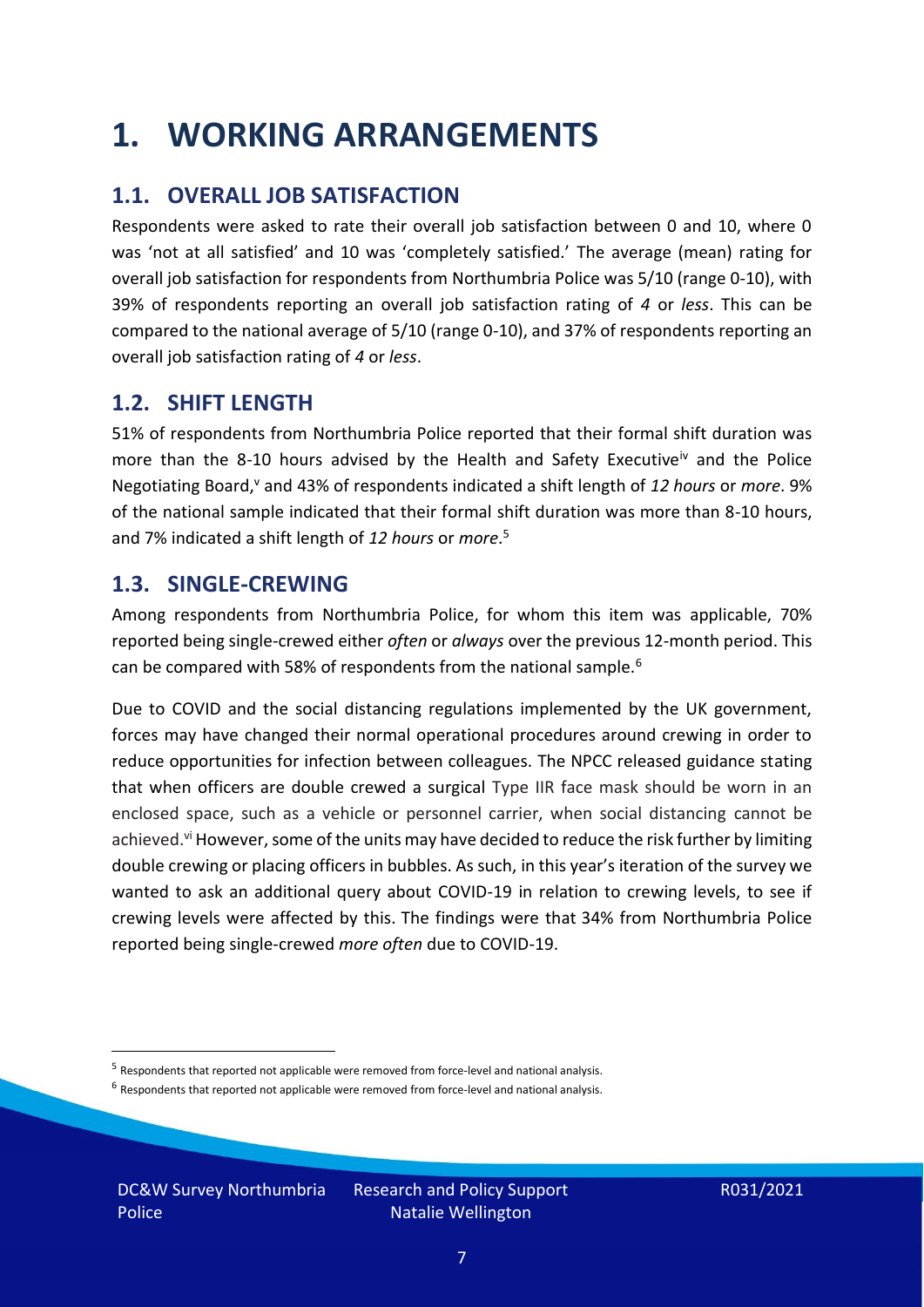### **1.4. BREAKS, REST DAYS AND ANNUAL LEAVE**

32% of respondents from Northumbria Police reported *never* or *rarely* being able to take their full rest break entitlement, and 61% reported having had *two* or *more* rest days cancelled in the previous 12-month period. Furthermore, 61% of respondents from Northumbria Police told us that they had a request for annual leave refused *once* or *more* in the previous 12 month period.

Historical comparisons for items relating to breaks, rest days and annual leave for Northumbria Police, are also provided in *Table 1* below.

| Table 1: Force level figures for breaks, rest days<br>and annual leave                                       | 2016 | 2018 | 2020 |
|--------------------------------------------------------------------------------------------------------------|------|------|------|
| Reported being never or rarely able to take full<br>rest break entitlement                                   | 51%  | 53%  | 32%  |
| Reported having two or more rest days<br>cancelled in the previous 12 months                                 | 97%  | 89%  | 61%  |
| Reported having a request for annual leave<br>refused once or more in the previous 12<br>months <sup>7</sup> | 95%  | 77%  | 61%  |

DC&W Survey Northumbria Police

<sup>&</sup>lt;sup>7</sup> Please note, there were moderate changes to the question wording and response scale for this item between the 2016 and 2018 iterations of this survey. Please take this into consideration when interpreting any and all differences in the findings between these years, as altering the way in which a question is framed may unintentionally affect the way in which an individual responds.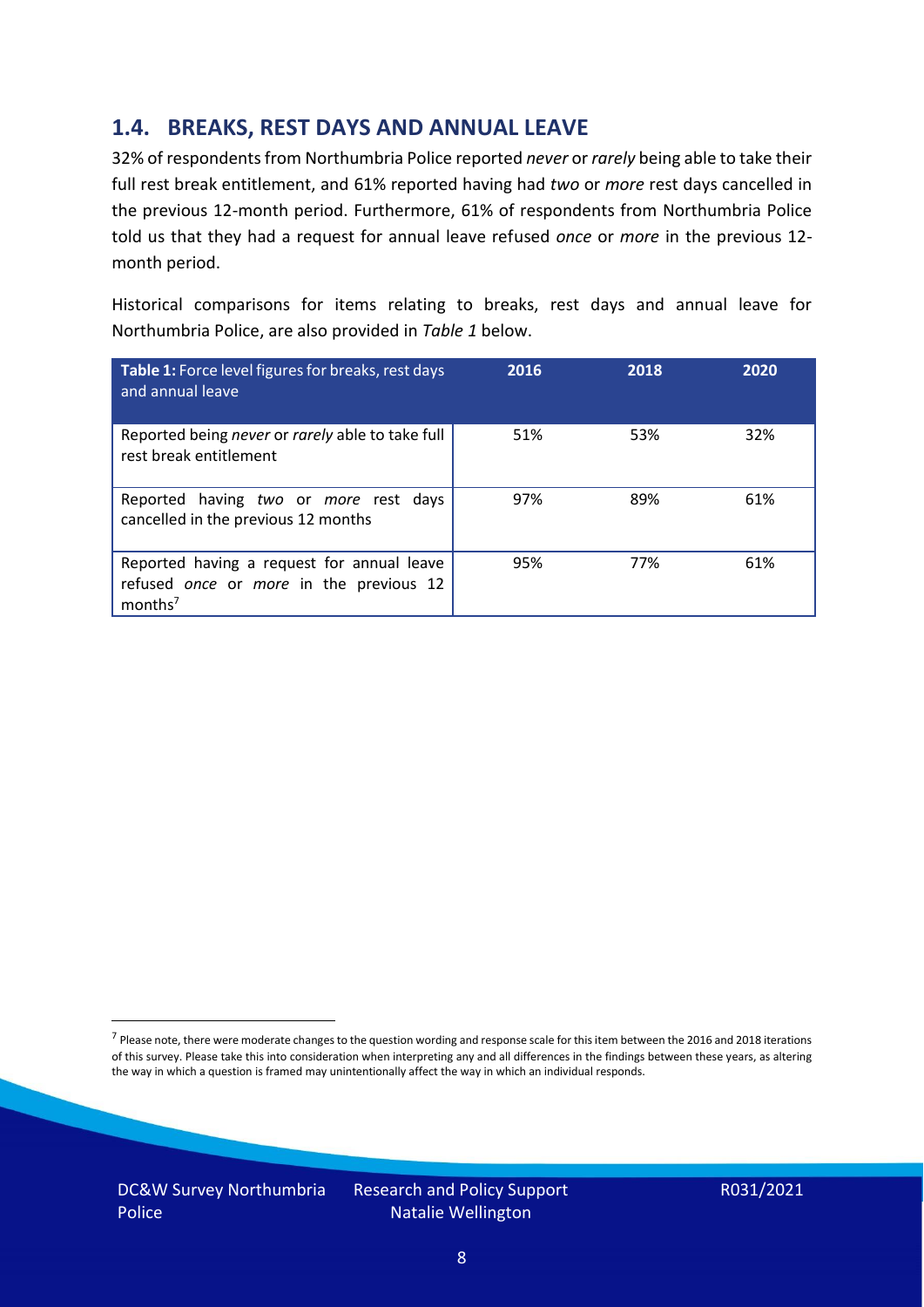### <span id="page-8-0"></span>**2. DEMAND**

### **2.1. WORKLOAD**

66% of respondents from Northumbria Police told us that their workload is currently *too high*, or *much too high*. An historical comparison for both national and local proportions for workload are displayed in *Table 2* below.

| Table 2: Proportion of respondents reporting<br>that their workload was too high or much too<br>high in the previous 12-month period | 2016 | 2018 | 2020 |
|--------------------------------------------------------------------------------------------------------------------------------------|------|------|------|
| Force-level figures                                                                                                                  | 76%  | 81%  | 66%  |
| National figures                                                                                                                     | 66%  | 72%  | 60%  |

### **2.2. AMOUNT AND PACE OF WORK**

81% of respondents from Northumbria Police *disagreed* or *strongly disagreed* that they generally have enough officers to manage all the demands being made on them as a team/unit.

Furthermore, 10% *agreed* or *strongly agreed* that they had enough time to engage in proactive policing in their team/unit. An historical comparison for both national and local proportions for this item are displayed in *Table 3* below.

| <b>Table 3: Proportion of respondents reporting</b><br>that they agreed or strongly agreed that they<br>had enough time to engage in proactive<br>policing in their team/unit | 2016 | 2018 | 2020 |
|-------------------------------------------------------------------------------------------------------------------------------------------------------------------------------|------|------|------|
| Force-level figures                                                                                                                                                           | 14%  | 8%   | 10%  |
| National figures                                                                                                                                                              | 13%  | 9%   | 14%  |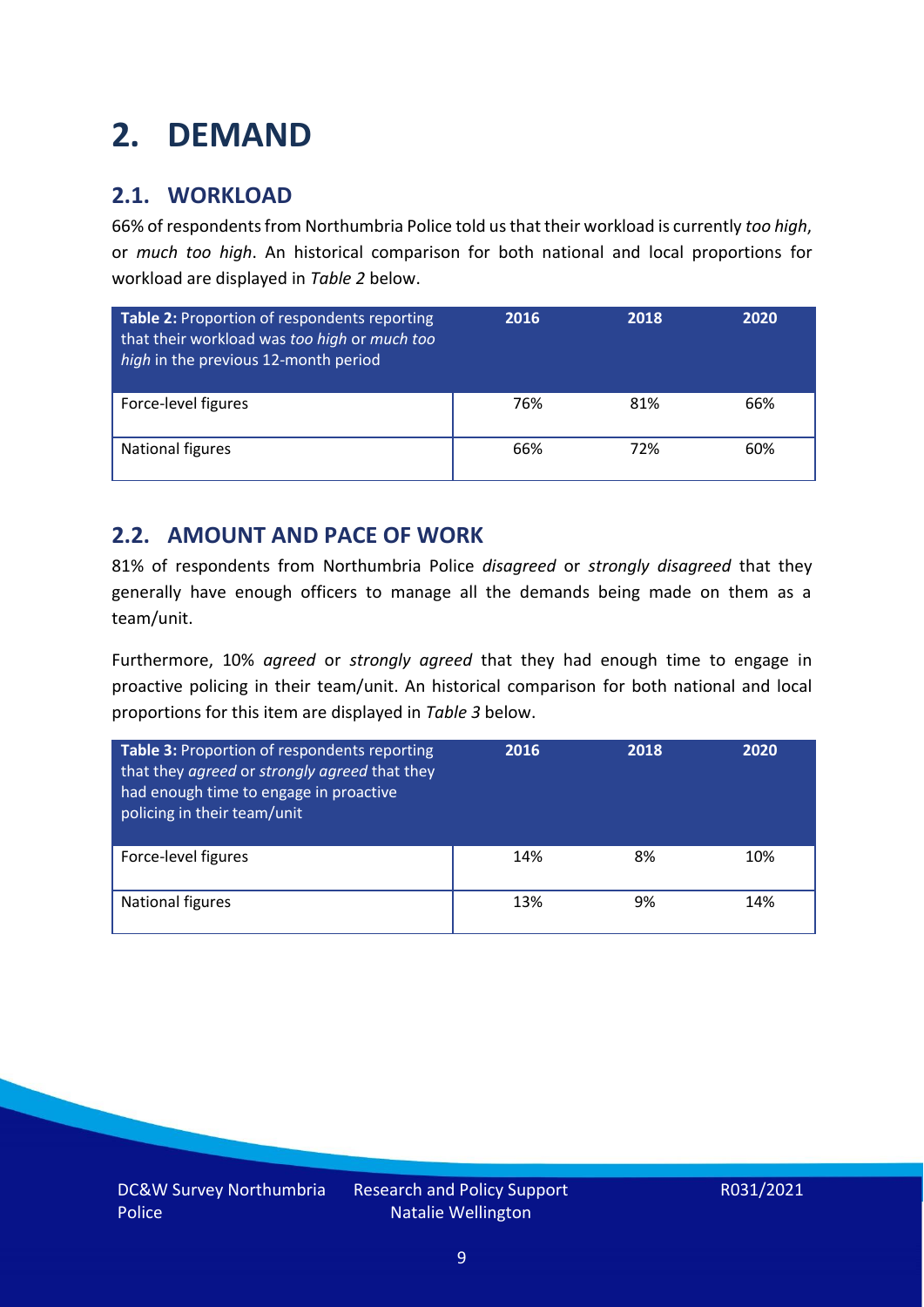### <span id="page-9-0"></span>**3. CAPACITY**

### **3.1. MINIMUM OFFICER STAFFING**

72% of respondents from Northumbria Police indicated that their team or unit had a minimum officer staffing level.

Among respondents whose team or unit had a minimum officer staffing level, 20% indicated that this level was *never* or *rarely* achieved.

Respondents were asked how often minimum staffing levels have been met compared to before the COVID-19 crisis. 27% reported minimum staffing levels being met *less frequently* compared to before the COVID-19 crisis.

### **3.2. OFFICER STAFFING ARRANGEMENTS**

66% of respondents *disagreed* or *strongly disagreed* that the way officer staffing levels are determined in their team/unit seems to be effective. Historical comparisons for this item and one other key item, relating to capacity to deal with demand for Northumbria Police, are provided in *Table 4* below.

| Table 4: Force level figures for key items relating to capacity                         |                                                               |      |      |  |
|-----------------------------------------------------------------------------------------|---------------------------------------------------------------|------|------|--|
| <b>Statements</b>                                                                       | Proportion of respondents who<br>disagreed with the statement |      |      |  |
|                                                                                         | 2016                                                          | 2018 | 2020 |  |
| The way officer staffing levels are determined in my<br>team/unit seems to be effective | 65%                                                           | 76%  | 66%  |  |
| There are enough officers in my team/unit for me to do<br>my job properly               | 77%                                                           | 84%  | 73%  |  |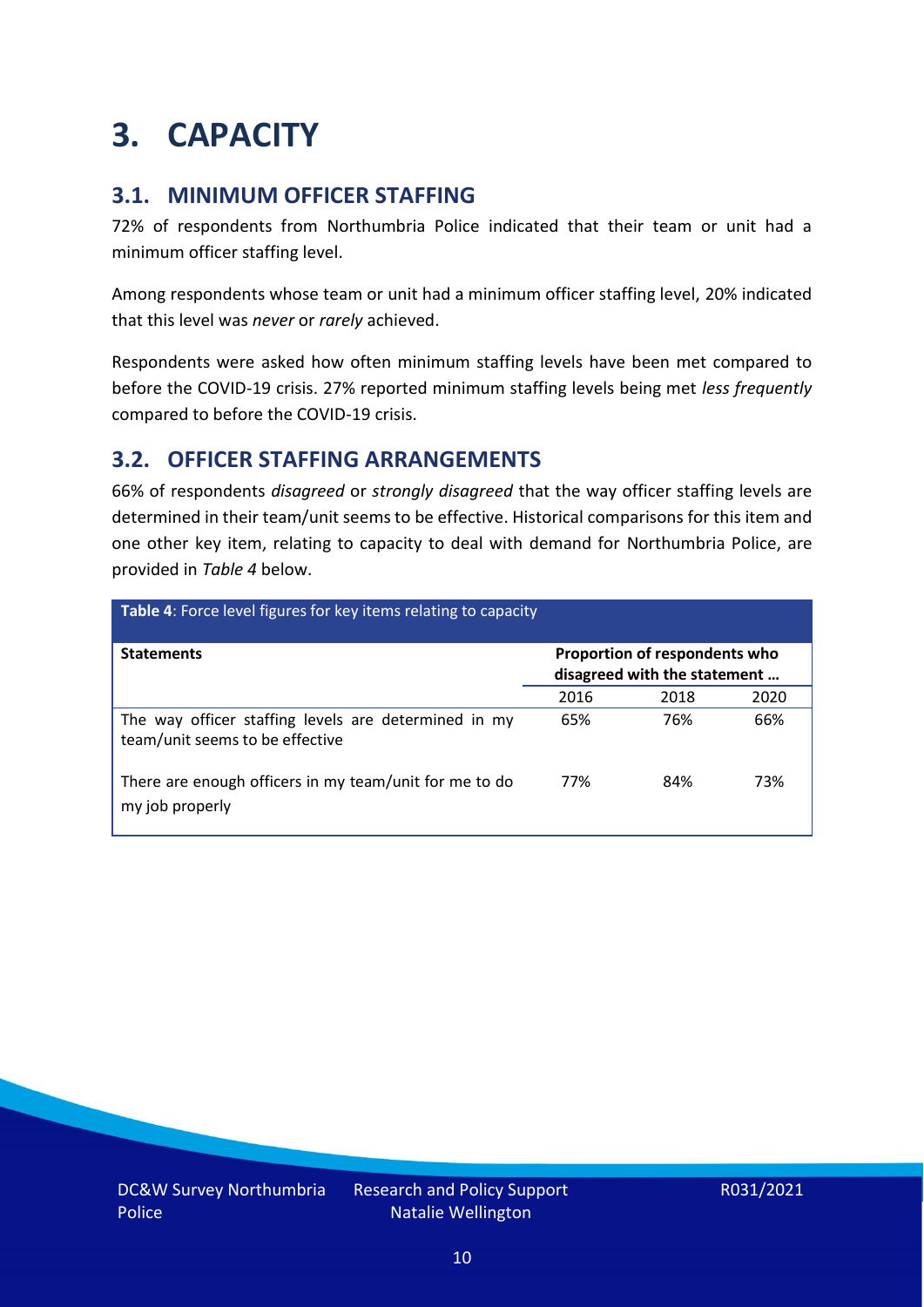### <span id="page-10-0"></span>**4. HEALTH AND WELLBEING**

### **4.1. OVERALL LIFE SATISFACTION AND WORTHWHILENESS**

Respondents were asked to rate their overall life satisfaction on a scale from 0 to 10, where 0 was *'Not at all satisfied'* and 10 was *'Completely satisfied'*. Furthermore, respondents were also asked to rate how worthwhile they feel the things they do in their life are on a scale from 0 to 10, where 0 was *'Not at all worthwhile'* and 10 was *'Completely worthwhile'.* These two items replicate the overall life satisfaction and overall worthwhileness questions posed within the Annual Population Survey by the Office for National Statistics (UK) and were included in the Demand, Capacity and Welfare Survey to enable benchmarking against the general population. vii

The average (mean) overall life satisfaction rating for the general population was 7 out of 10. The average (mean) rating for Northumbria Police was 7 out of 10, with 20% of respondents reporting a low overall life satisfaction rating of *4* or *less*. These results can be compared to the national average of 6/10, with 23% of respondents reporting a low overall life satisfaction rating of *4* or *less*.

The average (mean) overall worthwhileness rating for the general population was 7 out of 10. The average (mean) rating for Northumbria Police was 7 out of 10, with 15% of respondents reporting a low overall worthwhileness rating of *4* or *less*. These results can be compared to the national average of 7/10, with 18% of respondents reporting a low overall worthwhileness rating of *4* or *less*.

### **4.2. OVERALL PHYSICAL HEALTH**

Respondents were asked to rate their overall health on a scale from *very good* to *very poor*. An historical comparison for both national and local proportions for this item are in *Table 5* below.

| Table 5: Self-rated overall physical health |                       | 2016 | 2018 | 2020 |
|---------------------------------------------|-----------------------|------|------|------|
|                                             | Poor or very poor     | 18%  | 5%   | 8%   |
| Force-level figures                         | Neither good nor poor | 18%  | 19%  | 16%  |
|                                             | Good or very good     | 64%  | 76%  | 76%  |
|                                             | Poor or very poor     | 12%  | 7%   | 9%   |
| National figures                            | Neither good nor poor | 23%  | 17%  | 20%  |
|                                             | Good or very good     | 65%  | 77%  | 71%  |

DC&W Survey Northumbria Police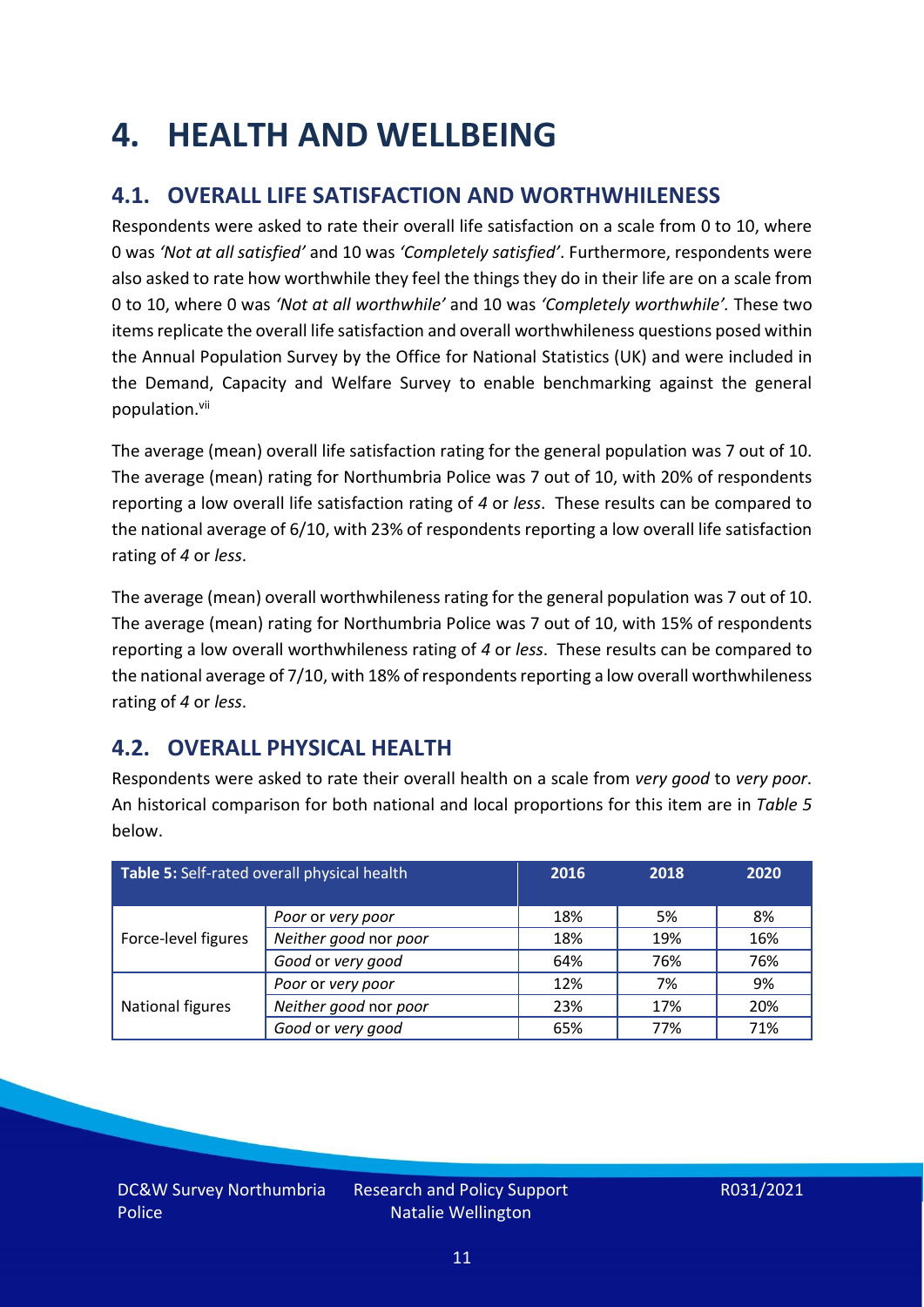### **4.3. SINGLE-ITEM INDICATORS FOR MENTAL HEALTH**

#### **4.3.1. ANXIETY AND HAPPINESS**

Overall anxiety was measured using a single-item measure. Respondents were asked to rate how anxious they had felt the day before on a scale from 0 to 10, where 0 was *'Not at all anxious'* and 10 was *'Completely anxious'*. Overall happiness was also measured using a single-item measure and respondents were asked to rate how happy they had been the day before on a scale from 0 to 10, where 0 was *'Not at all happy'* and 10 was *'Completely happy'*. These items replicate the overall anxiety and overall happiness questions posed within the Annual Population Survey by the Office for National Statistics (UK) and were chosen to enable benchmarking against the general population.<sup>viii</sup>

The average (mean) overall anxiety rating for the general population was 4 out of 10, with 36% of respondents reporting a high overall anxiety rating of *6* or *more*. <sup>8</sup> The average (mean) rating for Northumbria Police was 4 out of 10, with 34% of respondents reporting a high overall anxiety rating of *6* or *more*. These results can be compared to the national average of 4/10, with 35% of respondents reporting a high overall anxiety rating of *6* or *more*. 9

The average (mean) overall happiness rating for the general population was 7 out of 10. The average (mean) rating for Northumbria Police was 6 out of 10, with 22% of respondents reporting a low overall happiness rating of *4* or *less*. These results can be compared to the national average of 6/10, with 25% of respondents reporting a low overall happiness rating of *4* or *less*.

#### **4.3.2. STRESS**

Work related stress was measured using a single-item measure. 34% of respondents from Northumbria Police said that they viewed their job as *very* or *extremely stressful*.

This is *higher than* the proportion reported in the national sample (33%) and *lower than* the proportion reported by Northumbria Police in 2018 (53%).

Stress outside of work was assessed using an adaptation of the work-related stress measure. 8% of respondents from Northumbria Police said that they viewed their life outside of work as *very* or *extremely stressful*.

<sup>&</sup>lt;sup>8</sup> Please note that proportions for other wellbeing measures were not provided

 $9$  Overall scores for anxiety have been grouped and reported differently to life satisfaction, worthwhileness and happiness. The percentage of respondents scoring a high rating of *6* or *more* has been reported, as higher scores for anxiety are commonly associated with lower individual wellbeing. Whereas, the percentage of respondents scoring a very low rating of *4* or *less* has been reported for life satisfaction, worthwhileness and happiness, as lower scores on these measures are commonly associated with lower individual wellbeing.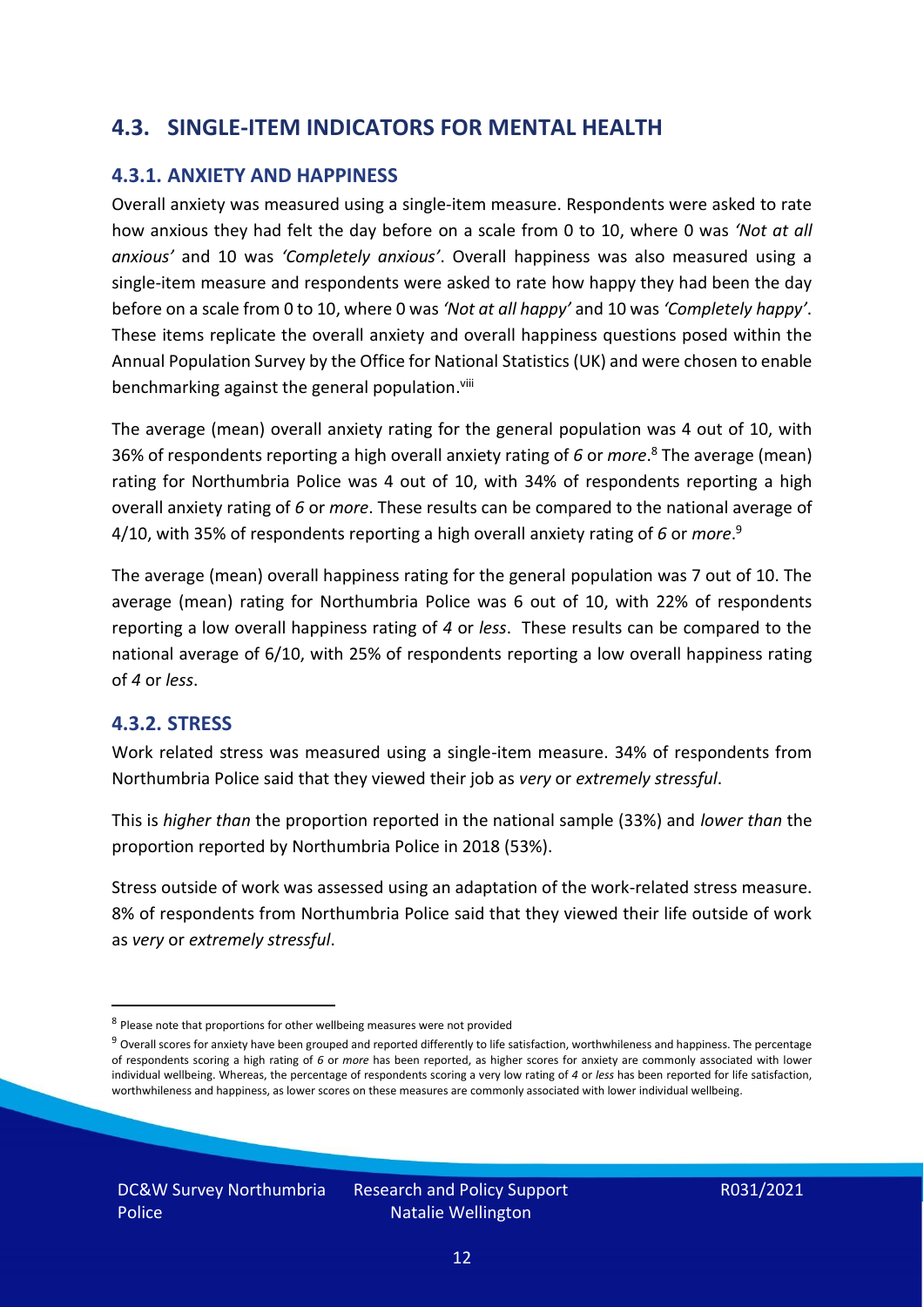#### **4.3.4. MENTAL HEALTH OVERVIEW**

A top-level broad overview of mental health and wellbeing was established using an item that asked respondents to indicate whether they had experienced feelings of stress, low mood, anxiety, or other difficulties with their health and wellbeing over the last 12 months. 74% of respondents from Northumbria Police indicated that they had experienced feelings of stress, low mood, anxiety, or other difficulties with their health and wellbeing over the last 12 months; with 89% of these respondents also indicating that these feelings were caused by, or made worse by work.

#### **4.3.5. MENTAL WELLBEING**

Respondents' mental wellbeing was measured using the Short Warwick-Edinburgh Mental Wellbeing Scale,<sup>ix</sup> which asked them to rate their experience during the last two weeks for seven positively framed items. A metric score was calculated which indicated participants' overall wellbeing. The higher the score is, the better their overall wellbeing is thought to be.<sup>10</sup>

The metric score for Northumbria Police is presented in *Table 6* below across years. This is also alongside the metric score for the national sample across years.

| <b>Table 6:</b> Average (mean) metric score for the Short Warwick-<br>Edinburgh Mental Wellbeing Scale | 2016 | 2018 | 2020 |
|--------------------------------------------------------------------------------------------------------|------|------|------|
| Force-level figures                                                                                    | 18   | 20   | 21   |
| National figures                                                                                       | 19   | 20   | 21   |

 $10$  The Short Warwick-Edinburgh Mental Wellbeing Scale was developed by the Universities of Warwick, Edinburgh and Leeds in conjunction with NHS Health Scotland (© University of Warwick, 2006).

DC&W Survey Northumbria Police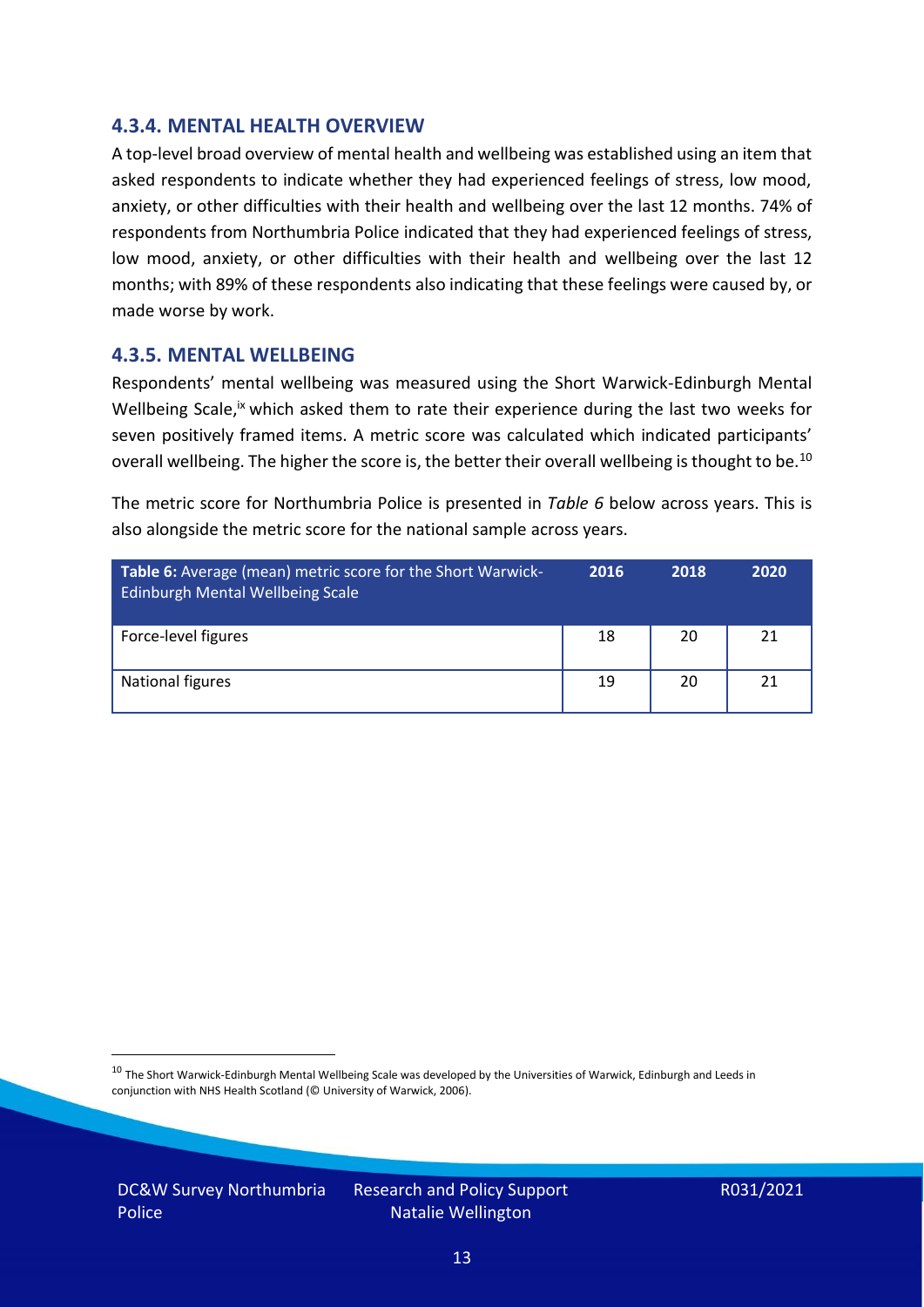### <span id="page-13-0"></span>**5. ABSENCE BEHAVIOUR**

### **5.1. ABSENCE**

37% of respondents from Northumbria Police reported *one* or *more* days of sickness absence and 37% of respondents indicated that at least one day of their sickness absence was attributable to stress, depression, or anxiety.

The national proportion of respondents who had taken *one* or *more* days of sickness absence was 48% and 32% of respondents indicated that at least one day of their sickness absence was attributable to stress, depression, or anxiety.

#### **5.2. PRESENTEEISM AND LEAVEISM**

Presenteeism is the act of attending work while ill. This has been shown to be associated with subsequent health decline, particularly in relation to burnout, $x$  and can lead to elevated absenteeism.<sup>xi</sup> Moreover, evidence suggests that presenteeism can compound the effects of the initial illness and negatively influence job satisfaction, resulting in negative job attitudes and withdrawal from work.<sup>xii</sup>

Leaveism is a term to describe hidden sickness absence and work undertaken during rest periods. A core dimension of leaveism includes using allocated time off such as annual leave entitlements to take time off when they are in fact unwell. Findings for Northumbria Police across years are presented in *Table 7* below.

| Table 7: Proportion of respondents reporting the<br>following absence behaviour once or more over the<br>previous 12 months |                             | 2016 | 2018 | 2020 |
|-----------------------------------------------------------------------------------------------------------------------------|-----------------------------|------|------|------|
| Presenteeism                                                                                                                | Due to Physical health      | 94%  | 79%  | 64%  |
|                                                                                                                             | Due to Psychological health | 74%  | 72%  | 62%  |
| annual leave to<br><b>Using</b><br>time off due to<br>take                                                                  | Due to Physical health      | 62%  | 42%  | 25%  |
| health                                                                                                                      | Due to Psychological health | 46%  | 41%  | 32%  |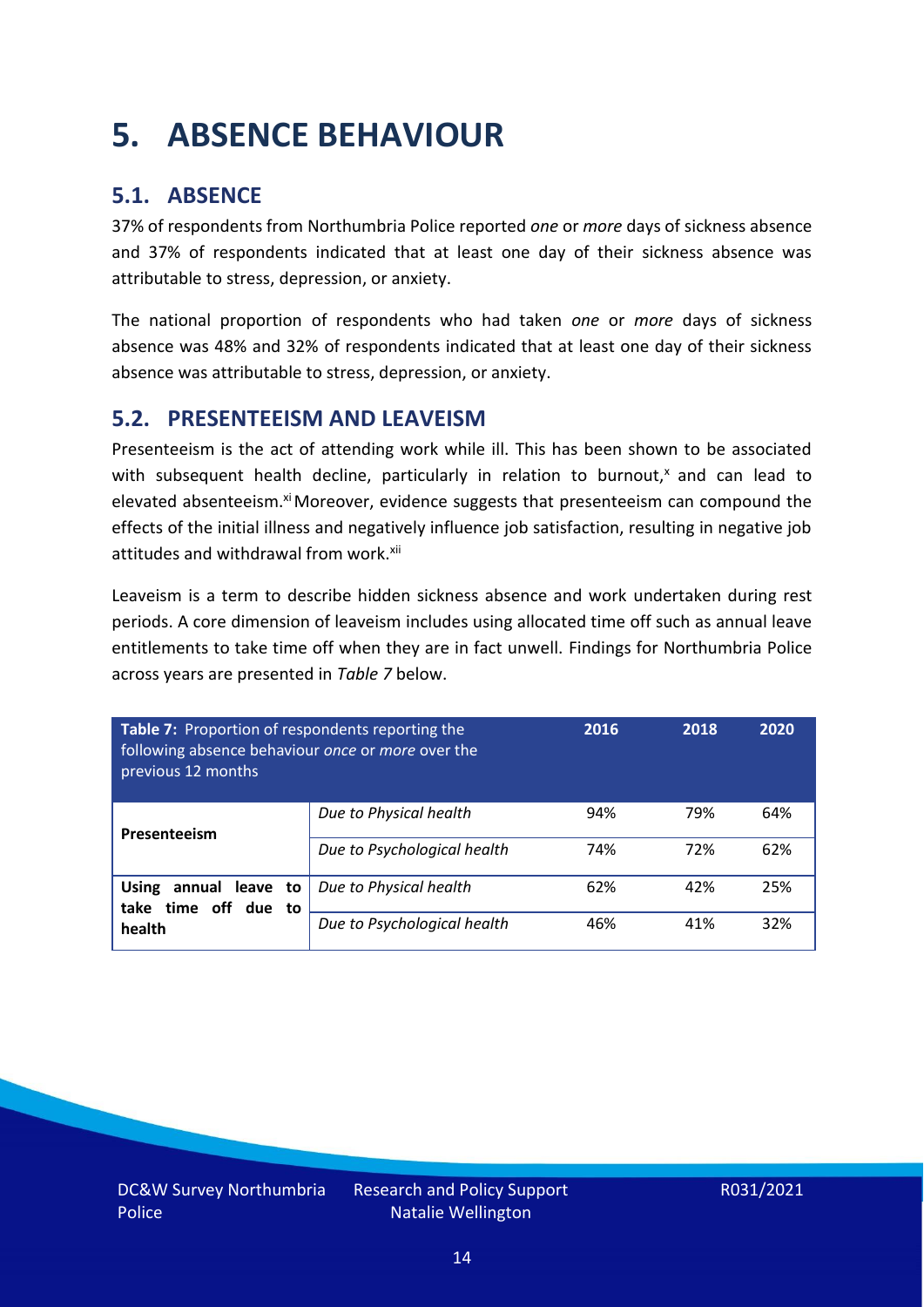## <span id="page-14-0"></span>**6. VIOLENCE AND PHYSICAL INJURIES**

### **6.1. VIOLENCE**

Verbal and physical violence was assessed using four questions regarding how often officers received verbal insults, verbal threats, spitting assaults, unarmed physical attacks, and attacks with a weapon from members of the public over the previous 12 months. Findings for Northumbria Police are presented in *Table 8* below.

**Table 8**: Force level figures for frequency of verbal and physical violence from members of the public

| Type of violent victimisation                                                          | Proportion of respondents indicating frequency<br>of experience as at least once a week |      |      |
|----------------------------------------------------------------------------------------|-----------------------------------------------------------------------------------------|------|------|
|                                                                                        | 2016                                                                                    | 2018 | 2020 |
| Verbal insults (e.g. swearing, shouting, abuse)                                        | 53%                                                                                     | 52%  | 30%  |
| Verbal threats (e.g. threat of hitting, threat of<br>kicking)                          | 38%                                                                                     | 32%  | 22%  |
| Spitting assaults (i.e. being deliberately spat<br>$upon)$ <sup>11</sup>               | $\cdots$                                                                                | 3%   | 3%   |
| Unarmed physical attacks (e.g. struggling to get<br>free, wrestling, hitting, kicking) | 28%                                                                                     | 21%  | 14%  |
| Use of a deadly weapon (e.g. stick, bottle, axe,<br>firearm)                           | 4%                                                                                      | 2%   | 1%   |

### **6.2. INJURIES**

17% of Northumbria Police respondents reported that they had suffered *one or more* injuries that required medical attention as a result of **work-related violence** in the last year.

This is *higher than* the proportion reporting *one or more* injuries as a result of **work-related violence** in the national sample (16%) and *lower than* the proportion reported by Northumbria Police in 2018 (33%).

9% of Northumbria Police respondents reported that they had suffered one or more injuries that required medical attention as a result of **work-related accidents** in the last year.

 $11$  Data on spitting assaults is not available for the year 2016 as the item was not included until the 2018 iteration of the survey.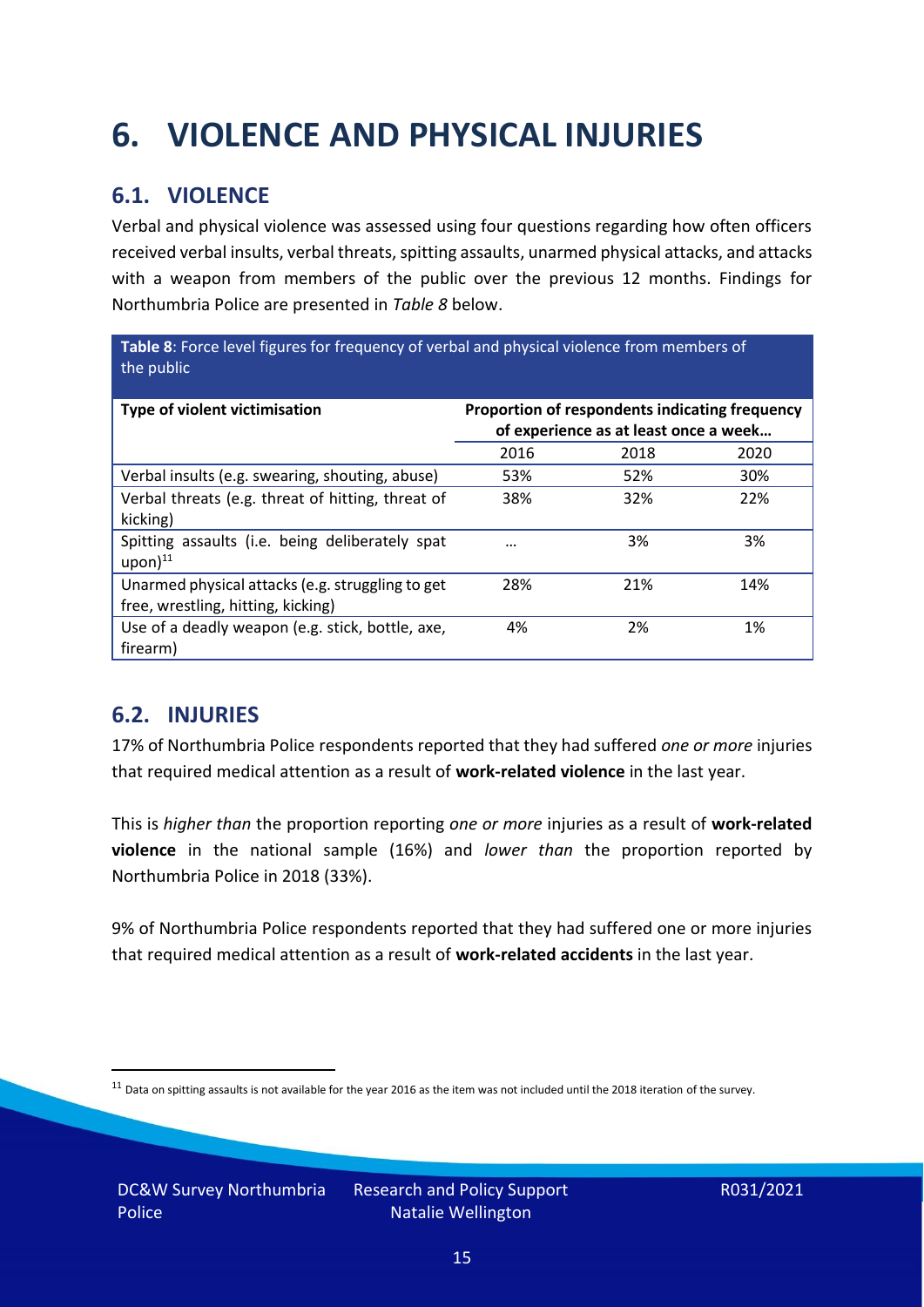This is *lower than* the proportion reporting *one or more* injuries as a result of **work-related accidents** in the national sample (11%) and *lower than* the proportion reported by Northumbria Police in 2018 (18%).

DC&W Survey Northumbria Police

Research and Policy Support Natalie Wellington

R031/2021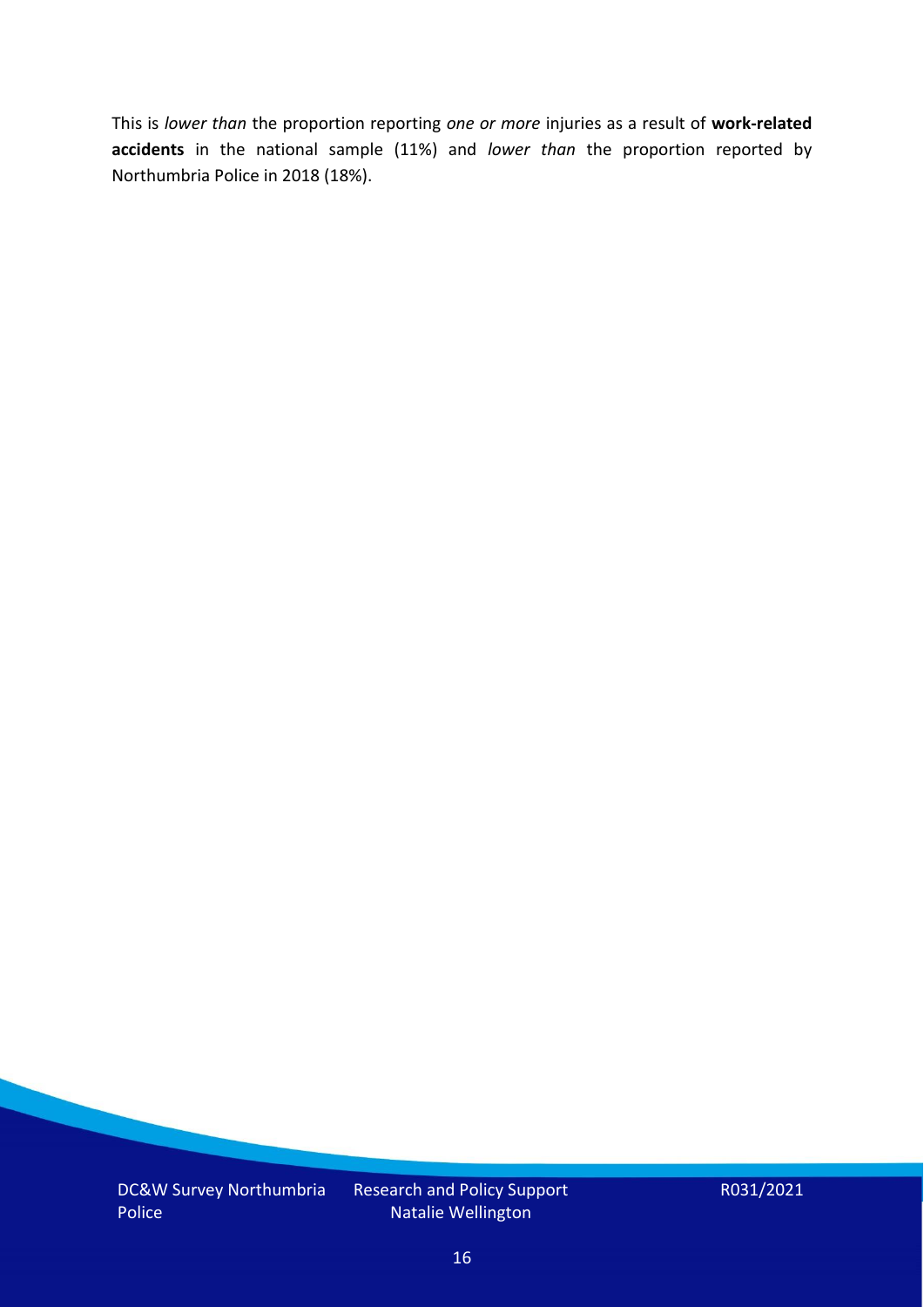# <span id="page-16-0"></span>**7. ORGANISATIONAL SUPPORT FOR MENTAL HEALTH AND WELLBEING**

### **7.1. DISCLOSURE**

Respondents who indicated that they had sought help for difficulties with mental health and wellbeing were presented with additional questions concerning disclosure to a line manager. 70% of respondents from Northumbria Police, for whom it was applicable, reported that they had disclosed seeking mental health and wellbeing support to their line managers. This can be compared with 61% reported by Northumbria Police in 2018.

#### **7.2. MENTAL HEALTH AND WELLBEING SUPPORT SERVICES**

Respondents were asked about mental health and wellbeing support services that are *reactive* (services that aim to help those that are already experiencing difficulties with their mental health and wellbeing), and *proactive* (services that aim to help people prevent difficulties with mental health and wellbeing from developing). Key findings for Northumbria Police are displayed in the tables below, with *Table 9* displaying both national and local proportions.

**Table 9**: Proportion of respondents reporting that they are *aware* of reactive and proactive mental health and wellbeing support services that their force offers

| <b>Questions</b>                                                                                                                                                                                                                   | Proportion of respondents |                  |
|------------------------------------------------------------------------------------------------------------------------------------------------------------------------------------------------------------------------------------|---------------------------|------------------|
|                                                                                                                                                                                                                                    | Force-level figures       | National figures |
| Reported being aware of reactive services that their force<br>offers to support the mental health and wellbeing of its<br>employees (e.g. counselling, helpline services, peer<br>support groups etc.)                             | 74%                       | 74%              |
| Reported being aware of proactive services that their<br>force offers to support the mental health and wellbeing<br>of its employees (e.g. resilience training, mindfulness<br>workshops, mental health awareness programmes etc.) | 40%                       | 43%              |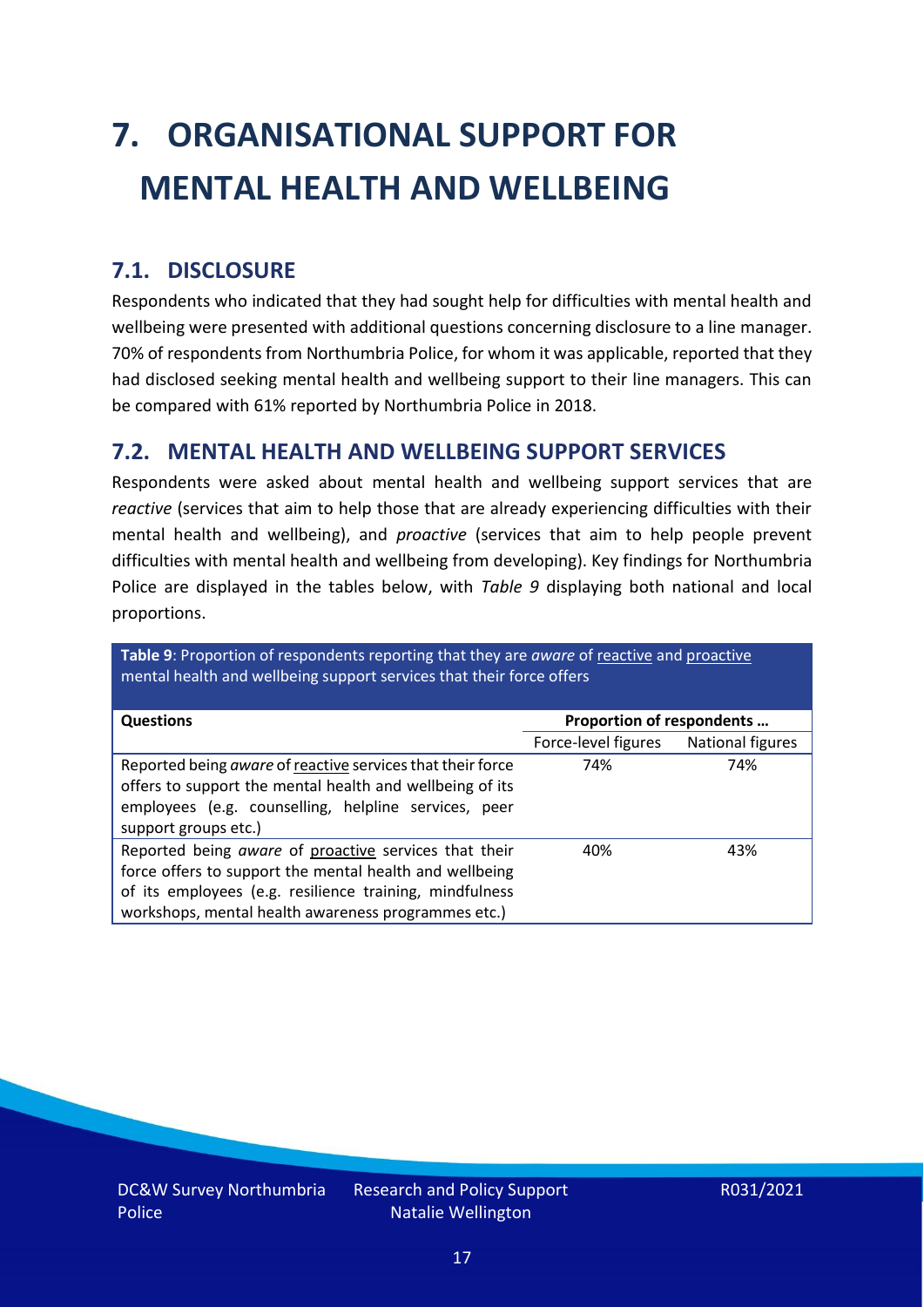### <span id="page-17-0"></span>**8. COVID-19 CRISIS**

Questions about the COVID-19 crisis have been included in this year's survey to help to better understand the impacts of working within the police service during this period. This section of the report specifically focusses on the personal impact of the COVID-19 crisis on officers, whilst organisational impacts have been reported at contextually appropriate points throughout the report.<sup>12</sup>

Respondents were asked whether they think they have or have had COVID-19. Comparisons for both national and local proportions are shown in *Table 10* below.

| Table 10: Proportion of respondents reporting whether<br>they have or have had COVID-19 | <b>Force-level</b><br>figures | <b>National</b><br>figures |
|-----------------------------------------------------------------------------------------|-------------------------------|----------------------------|
| Yes, confirmed by a positive antigen or antibody test                                   | 3%                            | 3%                         |
| Yes, based on strong personal suspicion or medical advice                               | 22%                           | 23%                        |
| No                                                                                      | 43%                           | 47%                        |
| Unsure                                                                                  | 31%                           | 27%                        |

27% of respondents from Northumbria Police said that they were *very* or *extremely worried* about the impact that the COVID-19 crisis will have on them personally. This can be compared to the national sample, where 22% said that they were *very* or *extremely worried* about the impact that the COVID-19 crisis will have on them personally.

Respondents from Northumbria Police were asked about their concern over the issues displayed in *Table 11* below (national and local proportions are shown).

| Proportion of respondents |                                                                                                   |
|---------------------------|---------------------------------------------------------------------------------------------------|
| Force-level               | <b>National</b>                                                                                   |
| figures                   | figures                                                                                           |
| 35%                       | 34%                                                                                               |
|                           |                                                                                                   |
| 22%                       | 23%                                                                                               |
|                           |                                                                                                   |
| 36%                       | 37%                                                                                               |
|                           |                                                                                                   |
| 26%                       | 25%                                                                                               |
|                           | Table 11: Proportion of respondents reporting that they were very or extremely concerned over the |

<sup>12</sup> For more information please see the introduction to this report on page 3.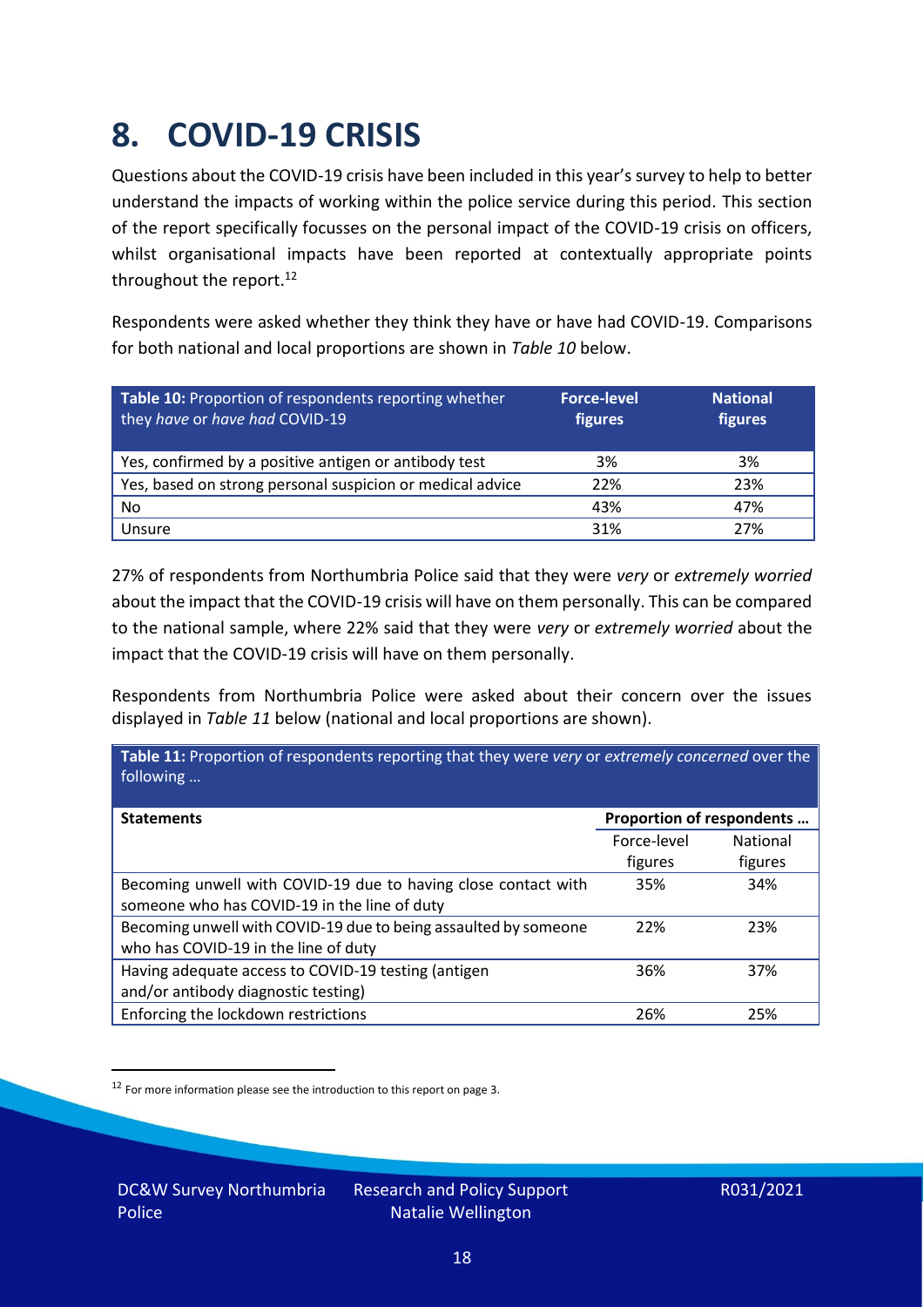Furthermore, 26% of respondents from Northumbria Police reported that they *disagreed* or *strongly disagreed* that they have all the equipment they personally need to protect them from COVID-19 whilst at work. This can be compared to the national sample, where 39% reported that they *disagreed* or *strongly disagreed* that they have all the equipment they personally need to protect them from COVID-19 whilst at work.

DC&W Survey Northumbria Police

Research and Policy Support Natalie Wellington

R031/2021